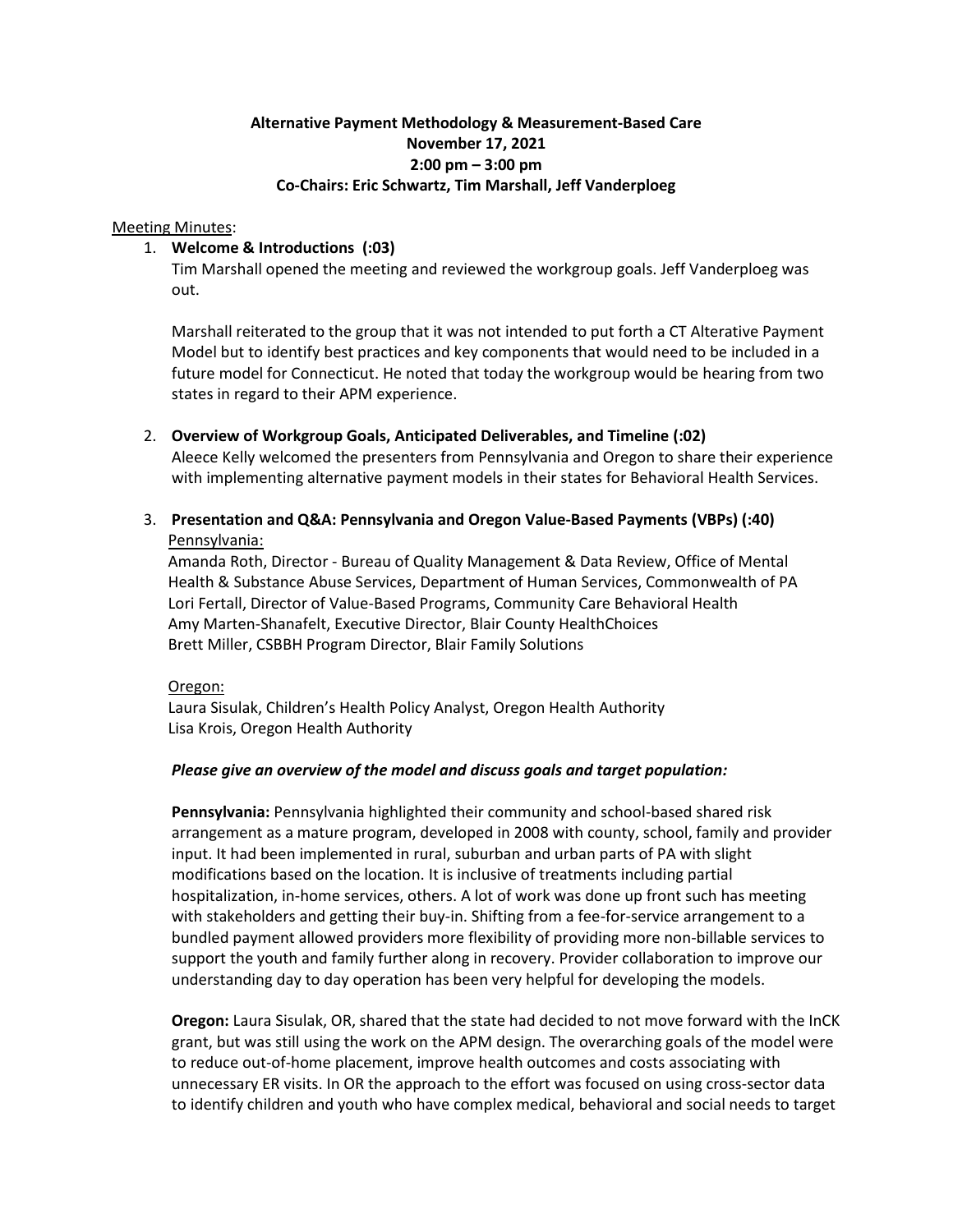for intervention. They were implementing it in two regions, serving about 100,000 children and youth including 17,000 who would meet the criteria for complex needs. The second tier was based within the medical home model/primary care in effort to support integrated behavioral health within those practices. Third level was looking at intensive care coordination for children and youth that had a higher level of need and had dual system needs.

#### *Please discuss the incentives strategies or structure that is allowable under each model.*

**Pennsylvania:** They wanted to ensure there was flexibility around service delivery. Under the community and school-based model they are paid monthly but there is a withholding. Providers have to meet certain measures to earn back the withholding but they also have the chance to earn bonuses. The three cohorts of measures that are collected are related to fidelity to the model, cost effectiveness, and outcome measures.

### *A participant asked about the underlying Medicaid payment structure.*

**Pennsylvania:** All of the VBP programs are developed in partnership with the subcontracted managed care company. Certain parameters are set up with the contract to the state for how much of the medical spending is to be from the VBP arrangement. In PA the counties have the first right of opportunity, the state contracts with the county and the county contracts with the managed care organization. Going into year 5 of the state's VBP program. 30% of total medical spending must be tied to the VBP, and of the 30%, half must be in high/medium risk payment strategies.

**Oregon:** OR implements managed care through coordinated care organizations (CCOs), regional MCO's. There are very concrete VBP requirements associated with the 1115 waiver. The specific payment model under InCK program is aligned with the VBP road map. It's a 5 year contract started in 2020, annual targets that the MCOs need to reach with their contracted providers. OR uses the LAN framework, which classifies different VBP models and associated risk. OR has a requirement that 20% has to be at least category 2C (pay for performance). Each year it is required to increase, starting with 20%, then 35% and then 50% and ending in 75% in 2024. Beginning with year 3 and 4 there are risk requirements. The model allows for a lot of flexibility within the contract to develop models that make sense to the specific areas and needs. The state has delayed some of the requirements due to the COVID-19 pandemic.

## *Discuss on the provider side what benefits have been seen and how the state engages providers.*

**Pennsylvania:** Blair Health Choices reported they had been working within the VBP for the last 8 years. Some successes seen are the flexibility; they are able to provide multiple levels of service to clients without having to refer them or send to another provider. Able to provide services in all settings, home, school, community, etc. When looking at VBP opportunities it's important to talk about quality of care and how it's measured. Develop measurements that are meaningful for youth and families to receive high quality care. Staff satisfaction and retention are also important. When developing an APM be careful with what level of burden it could cost the providers actually doing the work. They need to know the outcomes and costs, tracking system and reporting that get in the way of the clinicians doing the work. PA created an organizational self-assessment for providers. It's a tool that has a variety of questions with key areas of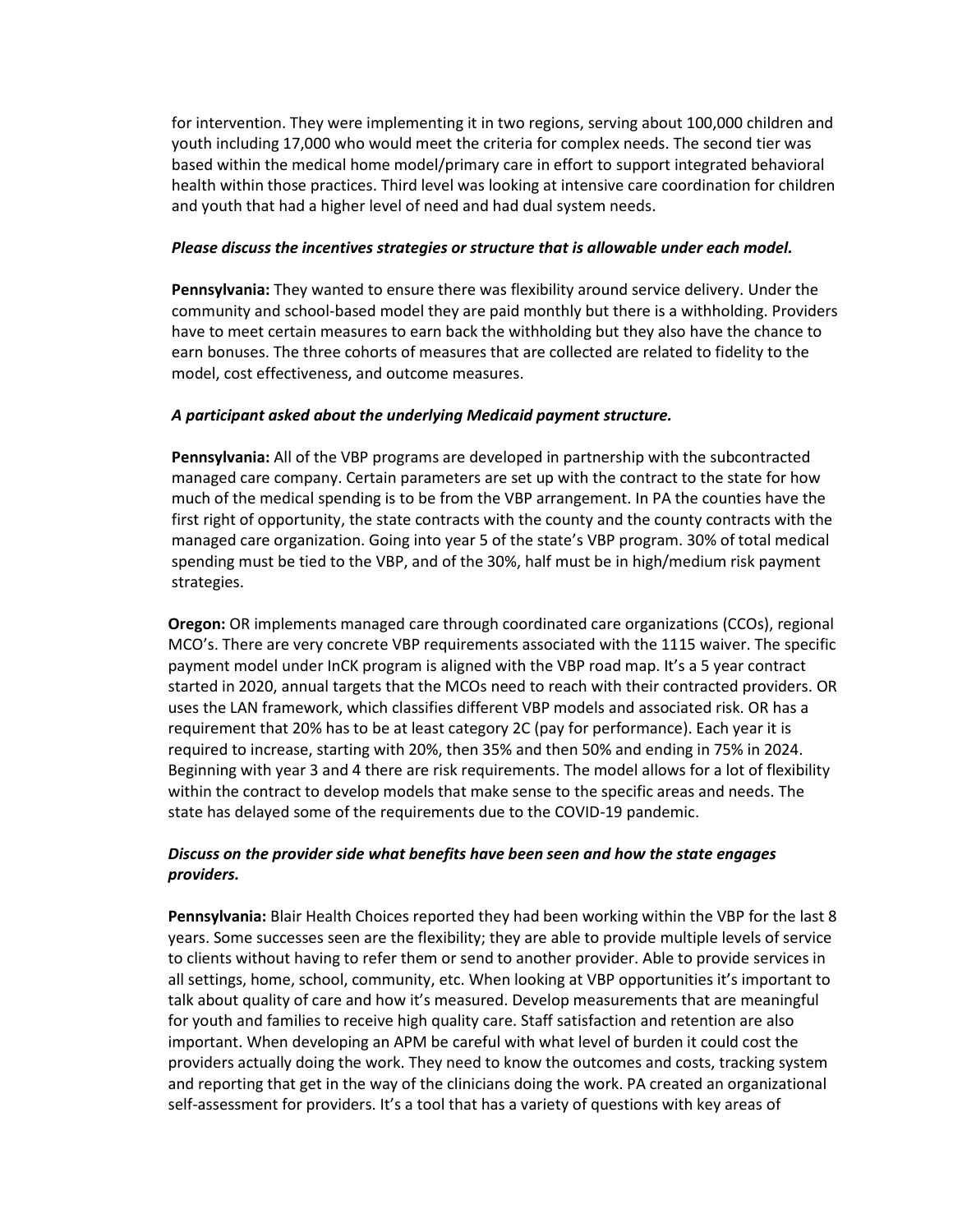readiness. This gave concrete information for whether a provider was ready or not ready for the VBP implementation.

**Oregon:** The CCO met frequently with the providers to make sure the providers had the structure that they needed. They really engaged with them to gain their perspectives, and identify measures that would be tied to quality/process. A constant issue for CCOs is the capacity in an environment with a shortage of providers. That reality has to be addressed; being able to increase support for kids and families with health complexity when providers are having a hard time staffing is a challenge.

#### *Discuss further the workforce challenges and working with the providers.*

**Oregon:** The model is being implemented at the regional level between CCO and providers. From a policy standpoint the department is constantly looking at and addressing the challenges. The issue is getting more attention at the legislative level. The CCO is supporting it by trying to focus on targeted help to increase work capacity. They are engaged with providers one on one to identify what will be helpful given the lack of clinicians. Providers weren't able to staff for Wraparound and put that agreement on pause while they look at other ways to support the capacity growth. OR is having a moment of crisis with workforce; it's a large of focus for the Washington Health Authority with a lot of work to try to support the BH providers financially and through workgroups.

#### *What were the consideration for design of the VBP for adults vs children?*

**Oregon:** OR has a lot of family practice providers and fewer pediatric providers. There needs to be a shift of focus to child-centered care coordination resources. It has to be intentional or required to include kids in design.

**Pennsylvania:** Across all populations there are key things to consider and things that can be solved by value-based payment structures. The VBP is not targeting adults vs. children; it's everything that's brought up through quality-based measures. There is a consumer and family satisfaction survey, volunteers with lived-experience to support those currently going through the programs.

The OR presenter added in the chat that those issues and challenges do cross populations, and at a state level, that is how OHA has approached expectations across the population. That said, what was learned while implementing InCK on the ground is that in some places, that attention to children and youth gets shortchanged when there is a focus on ROI.

## *Do the panelists have any advice on how to move from pay for reporting/process to outcomes? Any lessons learned to share?*

**Oregon:** Having a glide path is essential, largest lesson learned is progression down the path requires a lot of support for meeting the outcomes and transitioning to pay for outcomes. A lot of providers need "at the elbow" support to be successful.

### *Have either of the states figured out how to incentivize around flex funding?*